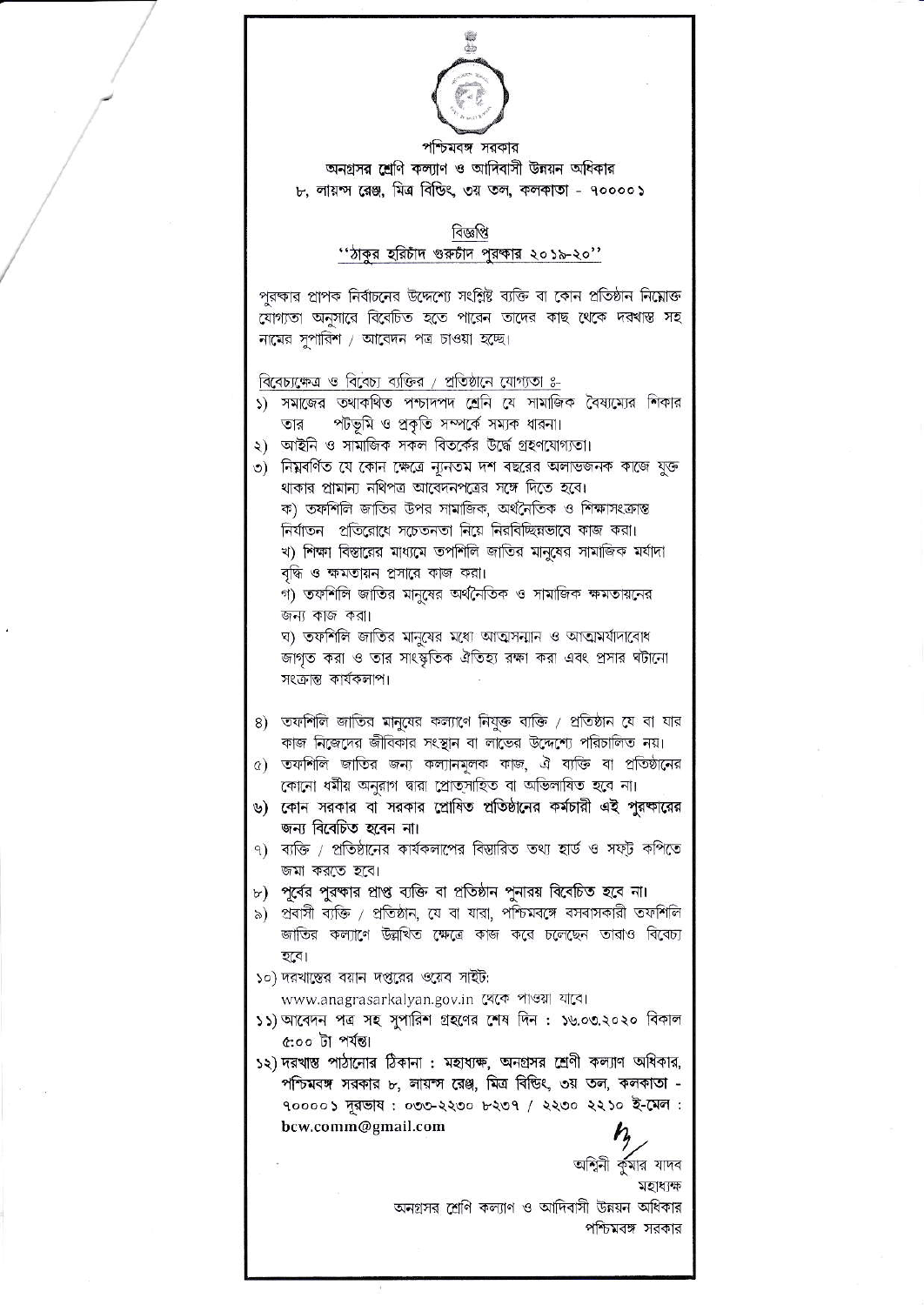## **APPLICATION FORMAT FOR THAKUR HARICHAND GURUCHAND AWARD FOR THE FINANCIAL YEAR 2019-20**

| 1)                                                                         |                                                                                                                                                                                              |                                                                                        |                                |  |
|----------------------------------------------------------------------------|----------------------------------------------------------------------------------------------------------------------------------------------------------------------------------------------|----------------------------------------------------------------------------------------|--------------------------------|--|
|                                                                            | a)                                                                                                                                                                                           |                                                                                        | Attach passport<br>size colour |  |
|                                                                            | b)                                                                                                                                                                                           | OR, Name of the Organization:                                                          | photo of                       |  |
|                                                                            |                                                                                                                                                                                              |                                                                                        | applicant                      |  |
|                                                                            |                                                                                                                                                                                              |                                                                                        |                                |  |
|                                                                            | C)                                                                                                                                                                                           |                                                                                        |                                |  |
|                                                                            |                                                                                                                                                                                              |                                                                                        |                                |  |
|                                                                            |                                                                                                                                                                                              |                                                                                        |                                |  |
|                                                                            | d)                                                                                                                                                                                           |                                                                                        |                                |  |
|                                                                            | e)                                                                                                                                                                                           |                                                                                        |                                |  |
|                                                                            | f)                                                                                                                                                                                           |                                                                                        |                                |  |
|                                                                            | g)                                                                                                                                                                                           |                                                                                        |                                |  |
| 2)                                                                         | a)                                                                                                                                                                                           | Working experience, if any, in case of individual applicant                            |                                |  |
|                                                                            |                                                                                                                                                                                              |                                                                                        |                                |  |
|                                                                            | b)                                                                                                                                                                                           | (Copy of the Registration Certificate and Bye-laws are to be attached)                 |                                |  |
|                                                                            |                                                                                                                                                                                              |                                                                                        |                                |  |
| 3)                                                                         |                                                                                                                                                                                              | Indicate whether the person/organization is Padma Awardee, Sangeet Natya Academy (SNA) |                                |  |
|                                                                            |                                                                                                                                                                                              |                                                                                        |                                |  |
| Unique ID No. (if any) obtained from the NGO-PS (NGO-DARPAN) Portal:<br>4) |                                                                                                                                                                                              |                                                                                        |                                |  |
|                                                                            | (proof to be attached)                                                                                                                                                                       |                                                                                        |                                |  |
| 5)                                                                         | Permanent Account No. (PAN) [If any]                                                                                                                                                         |                                                                                        |                                |  |
| 6)                                                                         |                                                                                                                                                                                              | Brief introduction of applicant/ organization (separate sheet to be attached):         |                                |  |
|                                                                            |                                                                                                                                                                                              |                                                                                        |                                |  |
|                                                                            | (to be annexed Press reviews, Press advertisements, souvenir's copies, tickets etc.& in respect                                                                                              |                                                                                        |                                |  |
| 7)                                                                         | of previous years activities of the organization).<br>Work for Backward Classes people specially for 'SC' against social discrimination/ Generating                                          |                                                                                        |                                |  |
|                                                                            | awareness on prevention of atrocity against Scheduled Caste/ Economical , Social & Educational                                                                                               |                                                                                        |                                |  |
|                                                                            | Empowerment of SC people/ Prevention of atrocities and development of cultural heritage of SC<br>people/ generating social dignity through awareness among masses/ others (should specify):- |                                                                                        |                                |  |
|                                                                            |                                                                                                                                                                                              |                                                                                        |                                |  |
|                                                                            |                                                                                                                                                                                              | (Strike off whichever is not applicable)                                               |                                |  |
| 8)                                                                         |                                                                                                                                                                                              | Person or organization should furnish following documents among their activities:-     |                                |  |

- a) Details of activities with photographs / videography (not more than 150 words in writing in separate sheet) [function, lecture, seminar, workshop, exhibition etc.has organized by the organization if any ]. A certificate to this effect from the local authority should be enclosed.
- b) Proof of uploading video of their Activities/Seminar etc. on You Tube& providing a link to You Tube/ Twitter/ Facebook page of the Ministry of Culture if any, should be furnished along with hard copy of the comments received from general public on their uploaded videos/ materials (if any)

L:\Harichand Gurichand 2019-20\APPLICATION FORMAT FOR THAKUR HARICHAND GURUCHAND AWARD FOR THE FINANCIAL YEAR 2019.docx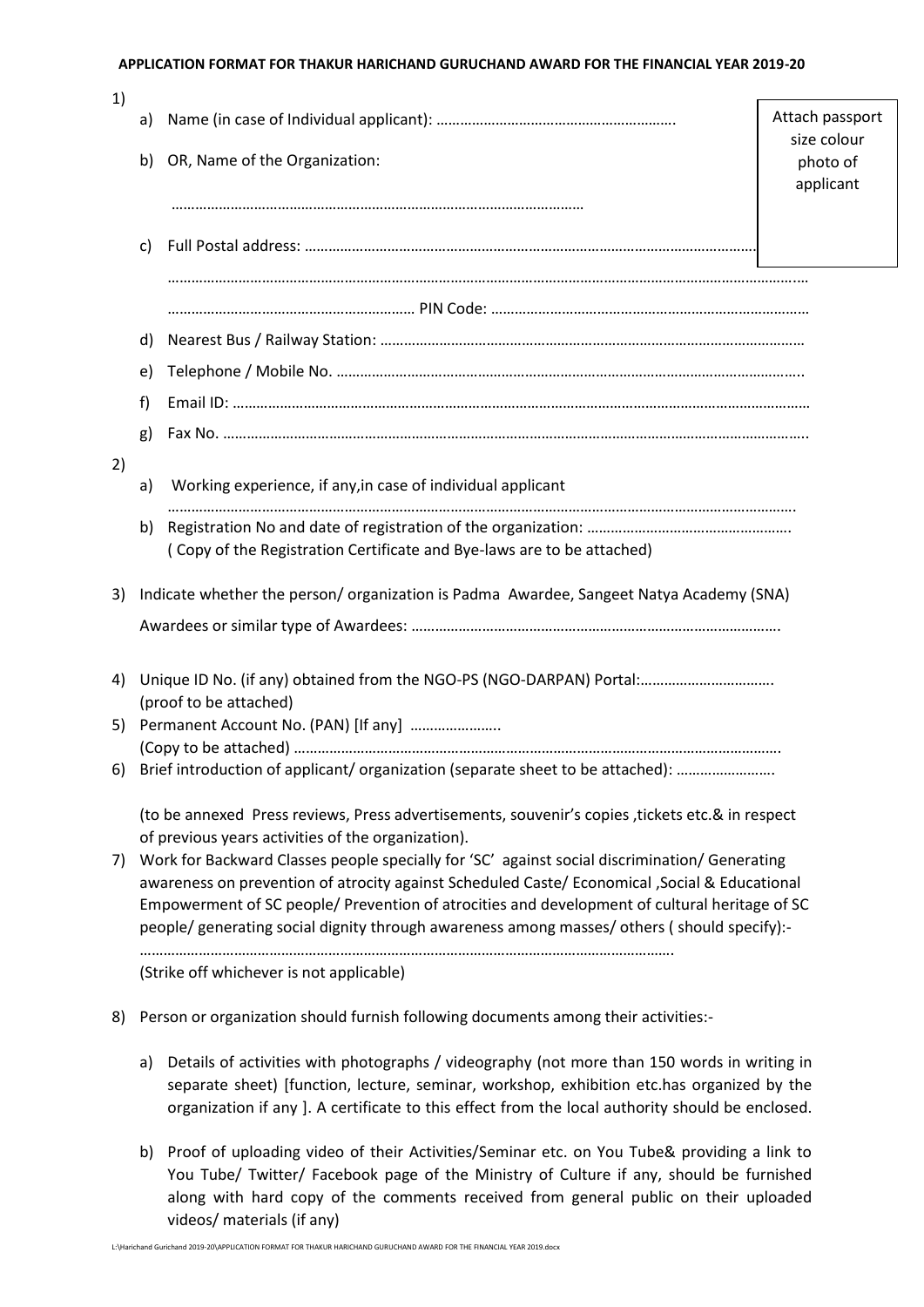- 9. Assistance, if any, received during the last three years from:
	- (a) Govt. of West Bengal.
	- (b) Govt. of India
	- (c) Others Organization.

10. The following documents should be furnished alongwith the application

- (i) Recommendation letter from the local Authority.
- (ii) Copy of the Resolution of Governing body of the Organization.
- (iii) Bank's Details:

I, hereby, declare that:

- 1. I have submitted only one application for the Award for the financial year 2019-20.
- 2. I /Our organization had not selected for the Award previously.
- 3. I /Our organization have not been blacklisted by any Government agency.
- 4. I /Organization will abide by the rules /regulation and terms and condition laid down by the authority.
- 5. The particulars of statement made above are true and nothing has been concealed. In case, any information is found incorrect or false in future, I shall be liable to return award and grant amount with penal interest as decided by the authority along with considering of my organization for blacklisting or debarment for receiving grant in any scheme forever. The decision of the authority in this regard shall be final and binding to me.

Signature of the Applicant (for individual)

Signature of the President/ Secretary (in case of Organization)

Name……………………………………………………………………………..

Designation……………………………………………………………………

Office Stamp (in case of organization)…………………………….

Date

Place

\*Please see the Check list enclosed